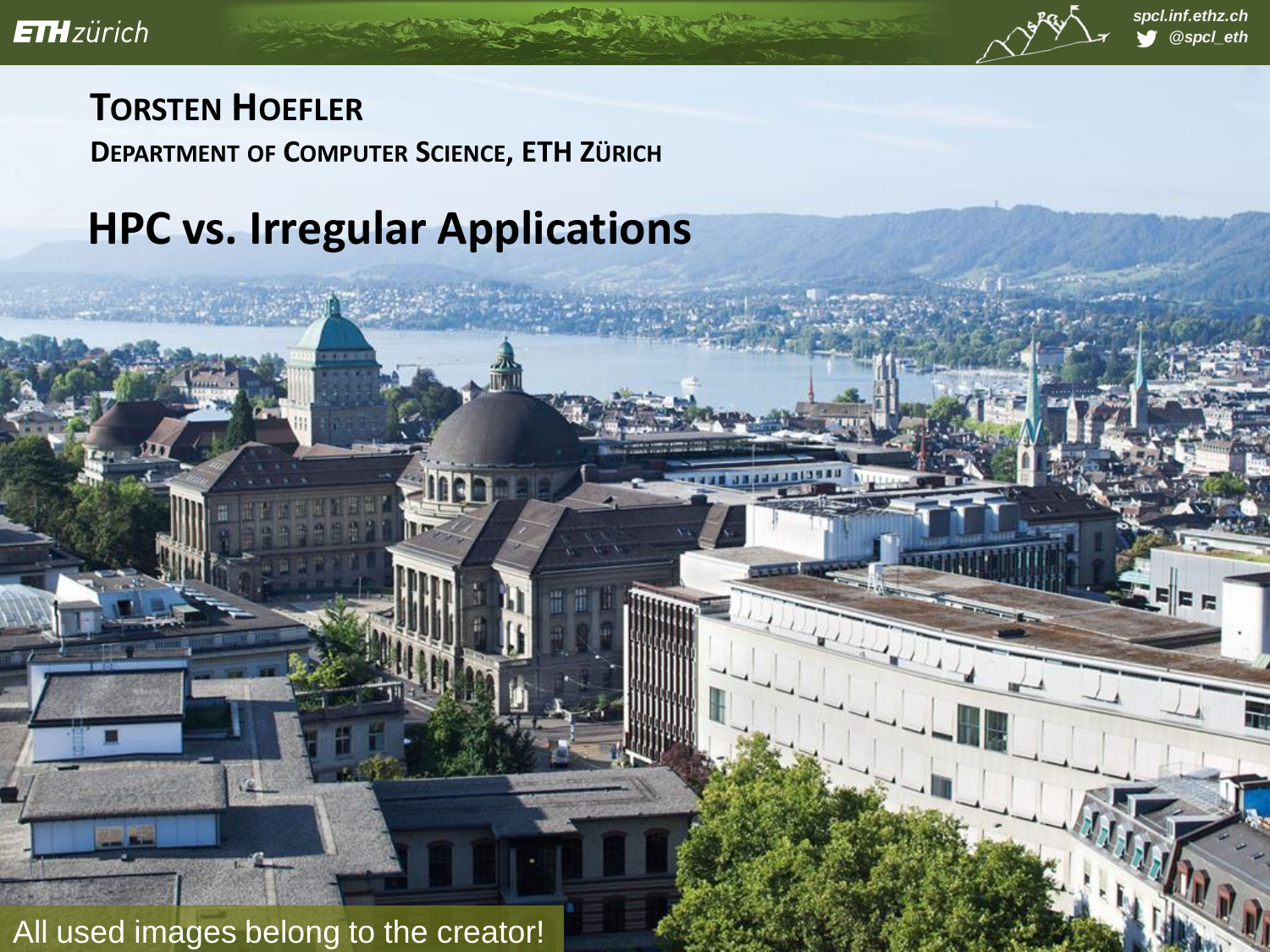

## **Killer Irregular Application(s)?**

- **Not sure if there is a killer yet …**
	- **Unless we talk about Ebola** simulation(s)

- **Graph databases in particular:**
	- Shape search is hopeless for anything complex
	- Complexity is double exponential [The Complexity of Evaluating Path Expressions in SPARQL]
	- Is the analytics part of the database? *Or is it an in-memory graph computation?*

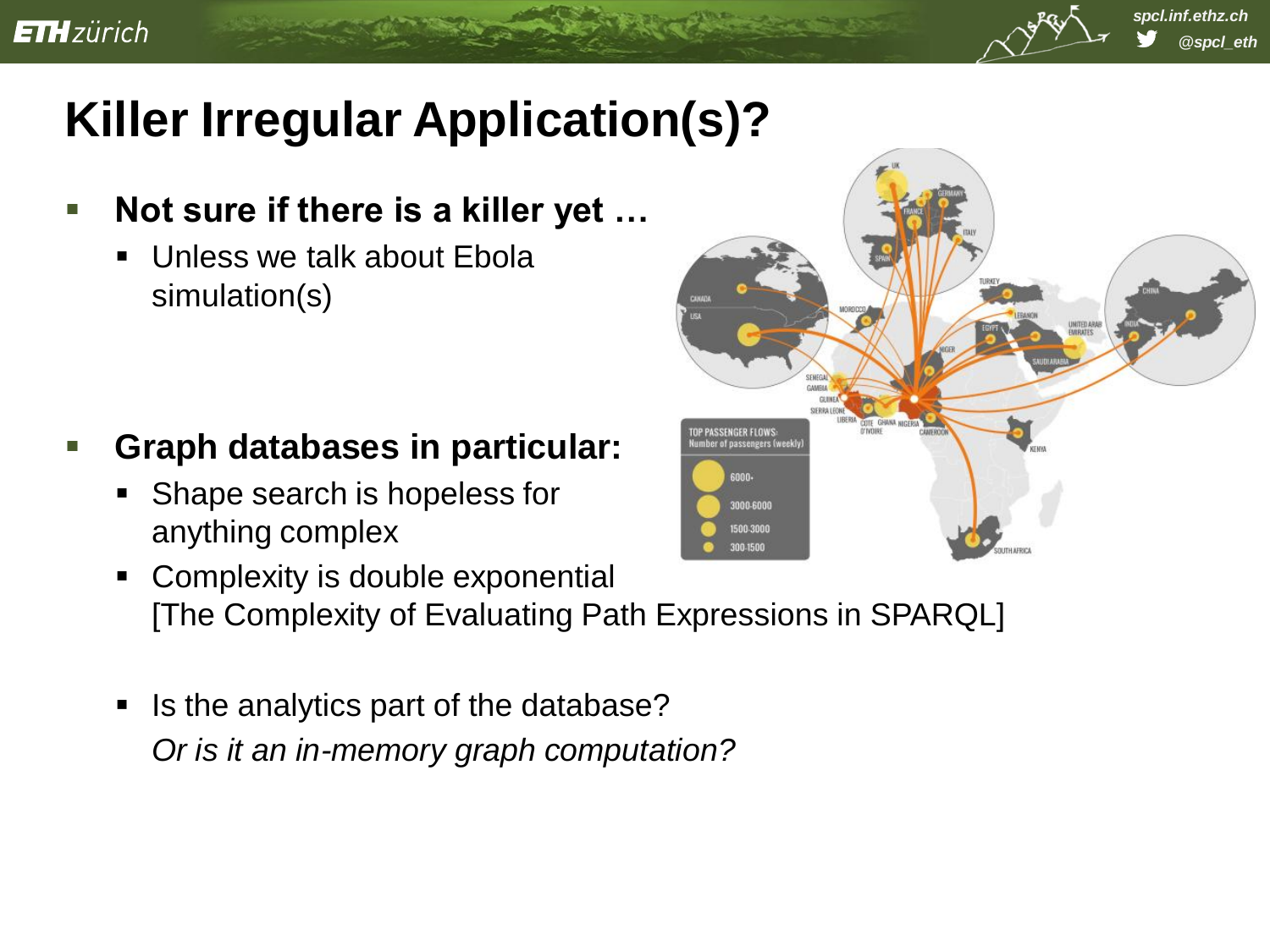

# **Should we Make Programming Easy?**

- **Yes, always!**
- **Can we do it without loosing performance?**
	- Tough question, may not be possible in the near future
	- We don't even quite all agree on the right abstraction: *Vertex-centric? [Pregel] Edge-centric? [GraphLab] Traversal-centric? (e.g., BFS) [PGBL] Building blocks? [Galois] Linear-algebra-centric? [Kepner et al., GraphBLAS] Communication-centric? [Active Pebbles]*

#### **How to make this easy?**

Common denominator: data-centric\* (defer to Keshav)

(\*) Unless you"re from Germany



*@spcl\_eth*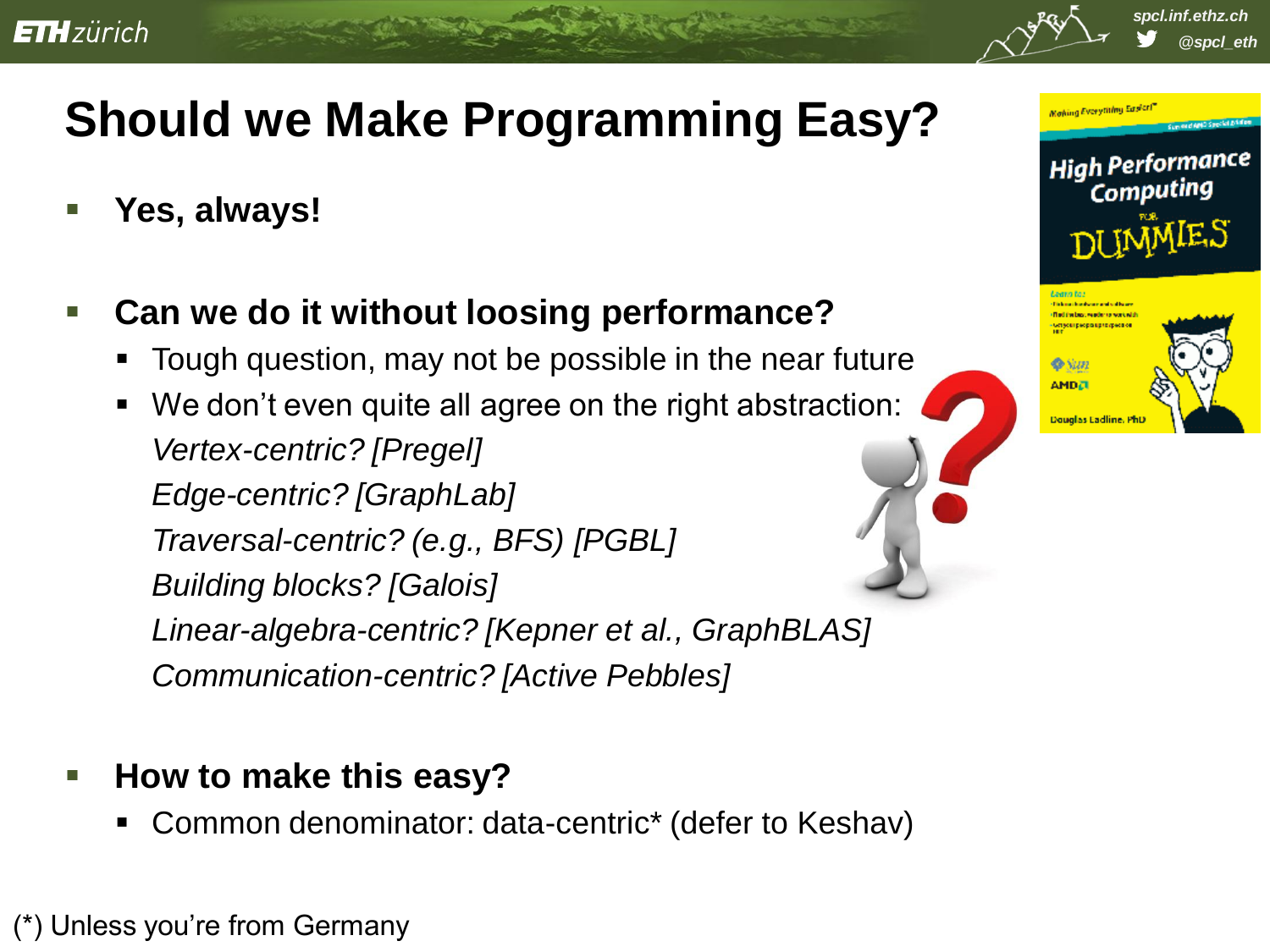

## **Is it really only memory?**

- **It's always about balance [Kung'86]**
- But what is the balance ... ranging from dense linear algebra



**through sparse linear algebra (simulating physical objects)**

**to irregular graph (linear algebra)**



H. Kung: "Memory requirements for balanced computer architectures.", "85, Comp. Arch. News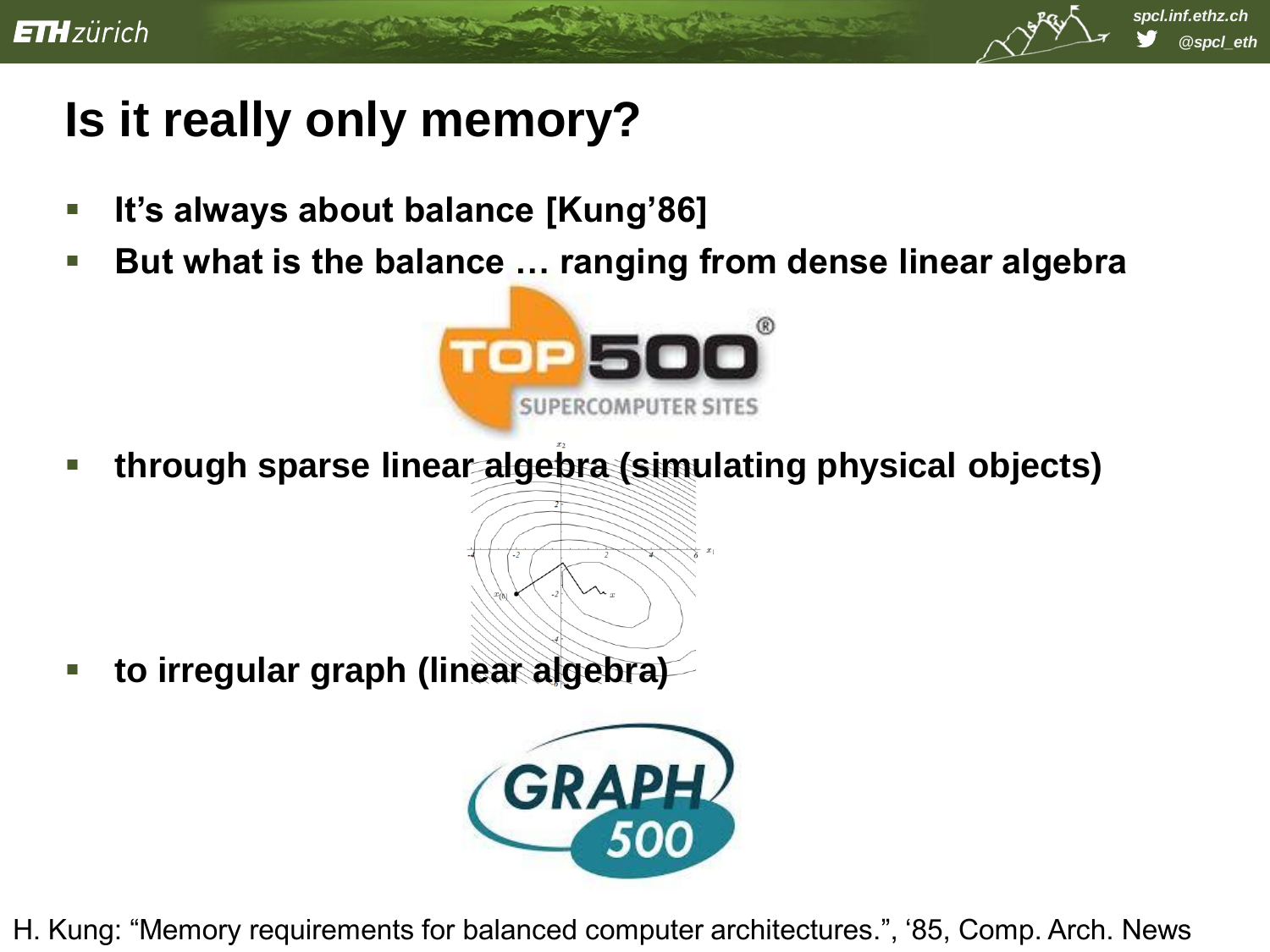

### **Accelerators – yeah or nay?**

**Depends again on the balance**



- **GPUs: fine until you have to use more than one!**
- **Xeon Phi: a bit more challenging (even on one)**
- **Graph-specific (Convey) – great! (but expensive)**
- **So for large-scale assuming bad separators: nay!**
- **There is hope: NVLINK**



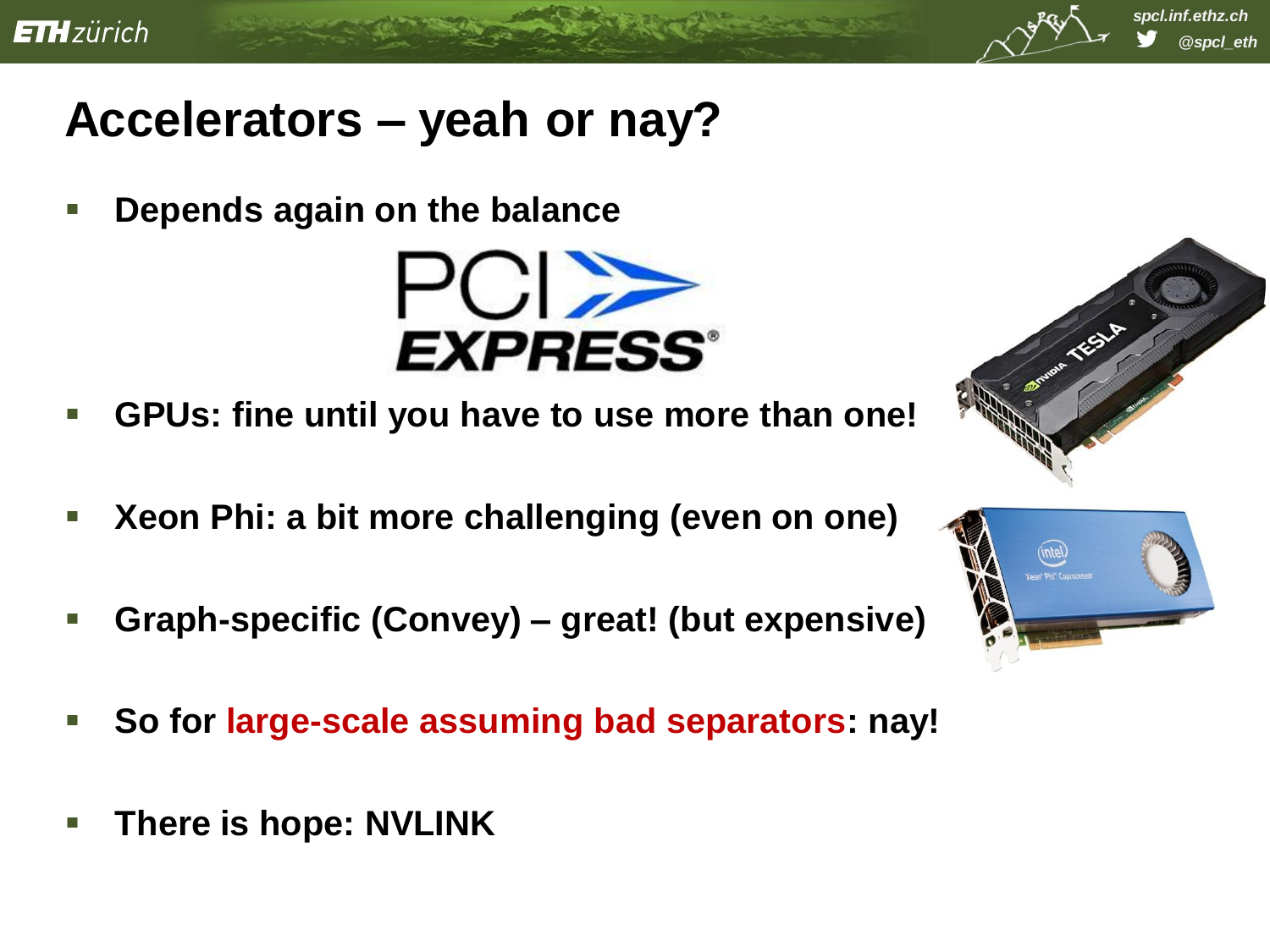

# **Graph Processors? FPGAs?**

- **Why not? It's interesting!**
- **A new trend:**
	- Example: NoSQL  $\odot$





#### Google goes back to the future with SQL F1 database

'Can you have a truly scalable database without going NoSQL? Yes!'

By Jack Clark, 30 Aug 2013 Follow <5,831 followers **Reap (A)** 

Non-von Neumann? Automata CPUs?

*So far only string matching examples (which also vectorize & parallelize very well)*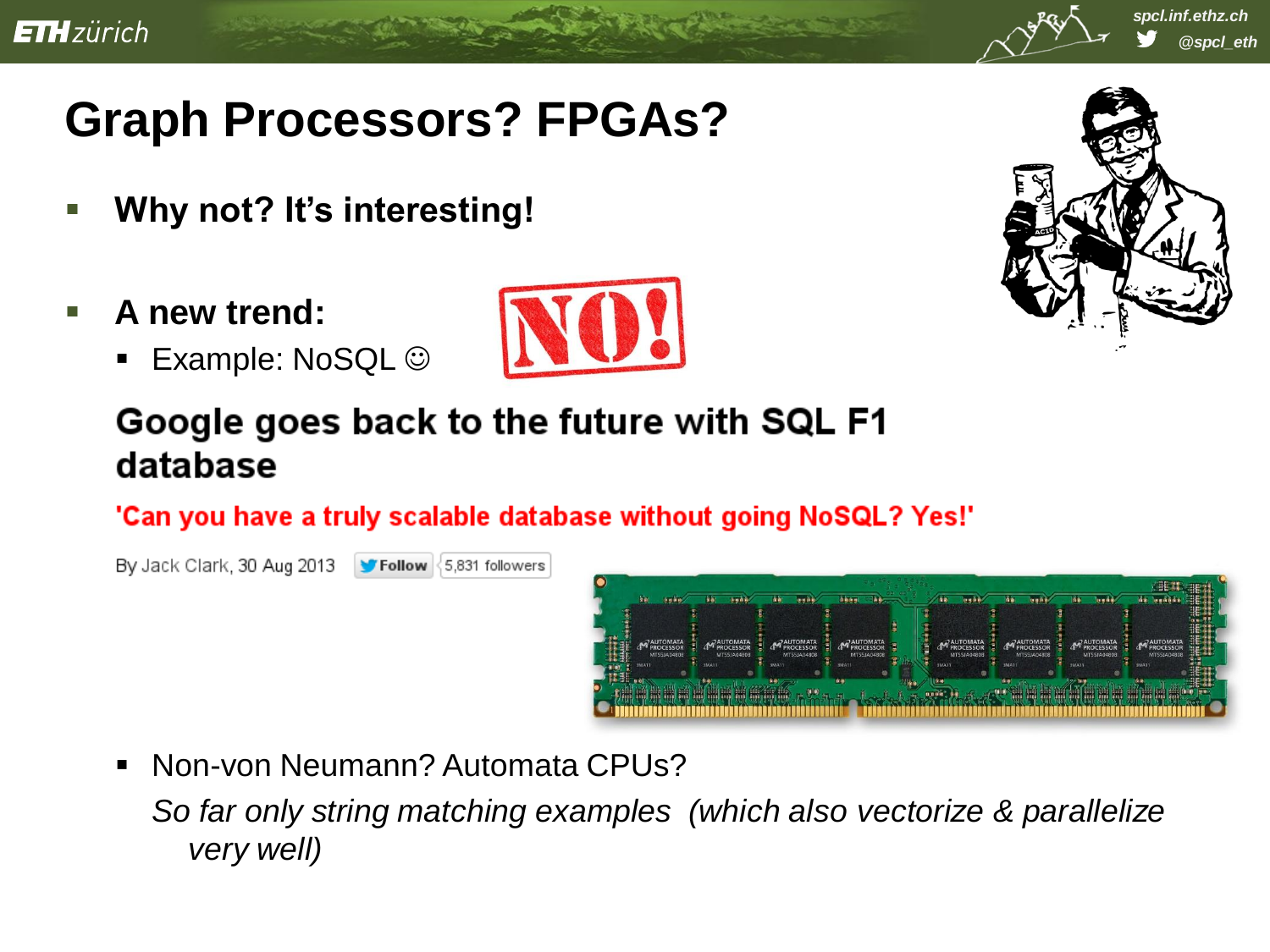

## **Standardization? Library? Benchmarks?**

#### **Standard Interfaces**

- Can we please agree on an abstraction first?
- cf. BLAS, MPI, ...
- **Is it GraphBLAS?** 
	- Can it capture all graph algorithms efficiently? *Seems to be an open research topic*



cf. BLAS forms a complete basis for all of linear algebra

#### **Standard Benchmarks**

- Important for many reasons need to be chosen wisely
- **Goodhart's law**: If a benchmark becomes an optimization target than it looses its value as benchmark!
- My advice: HPC shall not ignore the datacenter folks (and vice versa) *Graph500 vs. LDBC?*



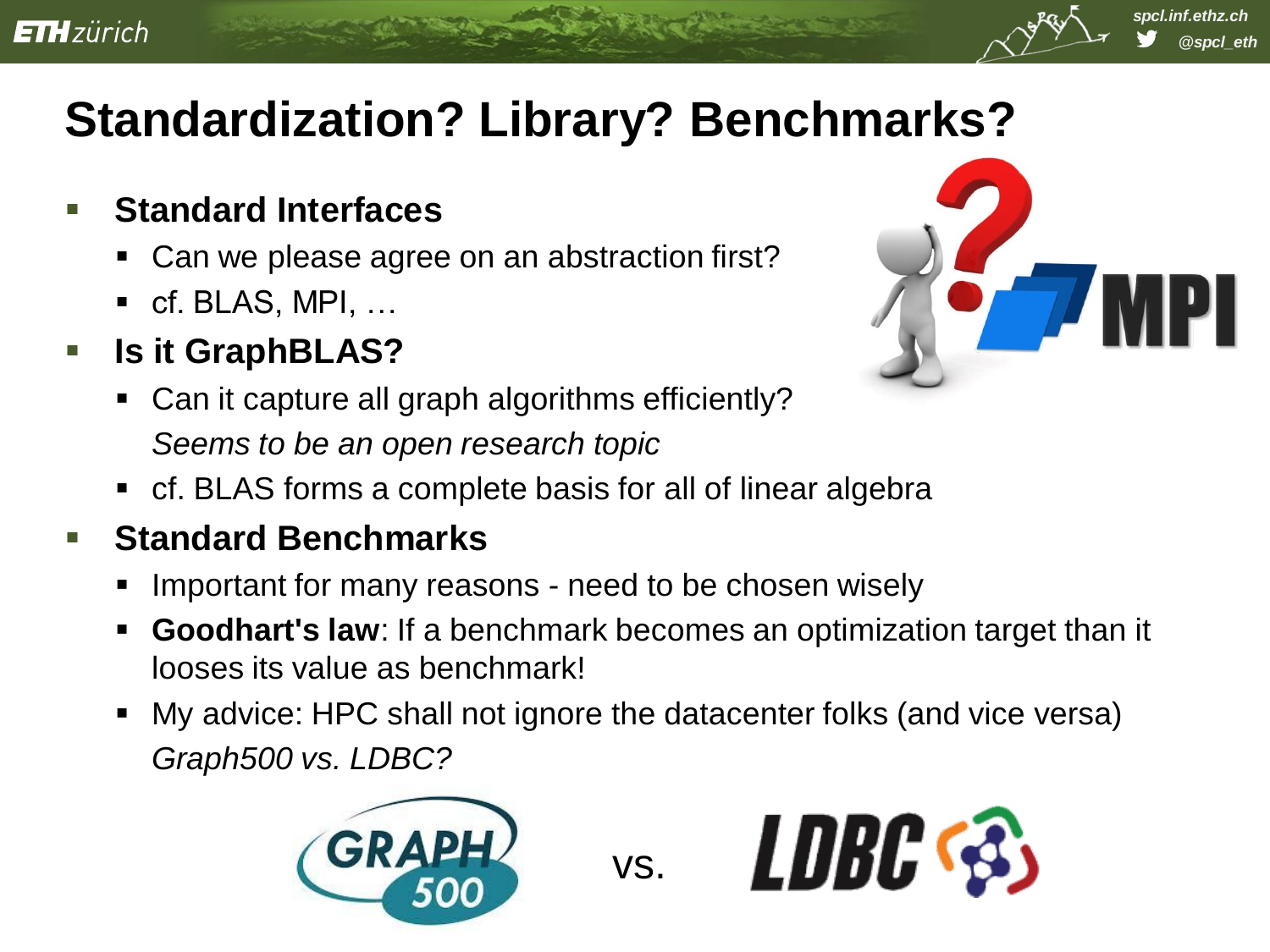

# **Energy Efficiency?**

- **Most important (Onur will tell us more)**
	- Must drive architecture innovations
	- But current DRAM protocols are really suboptimal! *Think bout RAS/CAS! Start a No-DDR movement?*
- **Watch the Green Graph 500**
	- Records progress over time *Same benchmark as Graph500*



#### See Graph500 BoF: Tue, 12:15pm, 286

| <b>MTEPS/W</b>    | <b>June '13</b> | Nov. '13 | June '14 |
|-------------------|-----------------|----------|----------|
| <b>Small Data</b> | 64.1            | 153.2    | 445.9    |
| <b>Big Data</b>   | 5.4             | 6.7      | 59.1     |